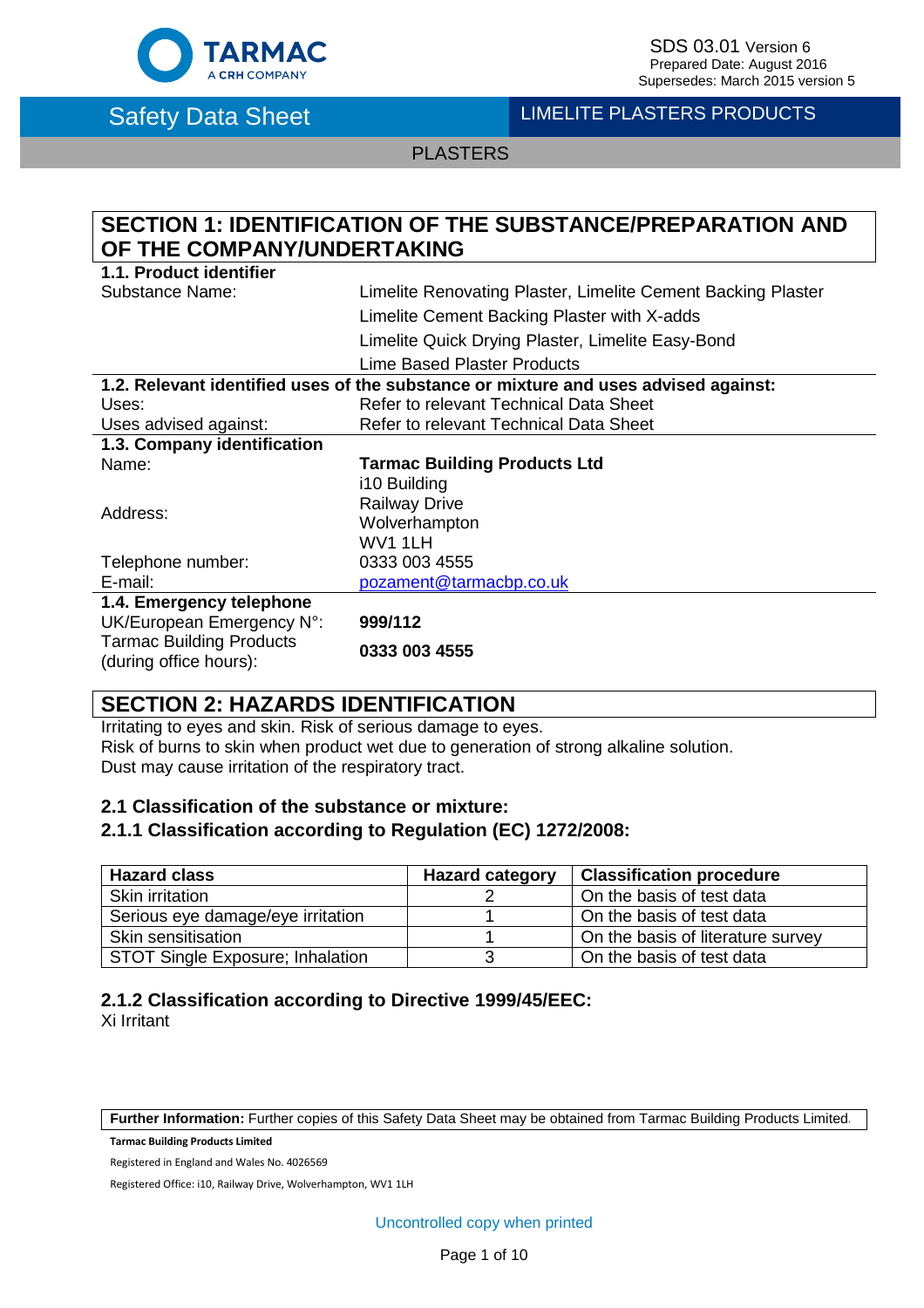### **2.2 Label elements**

### **2.2.1 Labelling according to Regulation (EC) 1272/2008:**

Signal word: Danger Hazard pictogram:



Hazard statements:

H318: Causes serious eye damage

H315: Causes skin irritation

H317: May cause an allergic skin reaction

H335: May cause respiratory irritation

Precautionary statements:

P102: Keep out of reach of children

P280: Wear protective gloves/protective clothing/eye protection/face protection

P305+P351+P310: IF IN EYES: Rinse cautiously with water for several minutes. Immediately call a POISEN CENTRE or doctor/physician

P302+P352+P333+P313: Wash with plenty of soap and water. If skin irritation or rash occurs: Get medical advice/attention.

P261+P304+P340+P312: Avoid breathing dust/fumes,gas,mist,vapours,spray. IF INHALED: Remove victim to fresh air and keep at rest in a position comfortable for breathing. Call a POISON CENTRE or doctor/physician.

P501: Dispose of contents/container according to local regulations

Skin contact with wet mortar may cause irritation, dermatitis or burns.

May cause damage to products made of aluminium or other non-noble metals.

### **2.2.2 Labelling according to Directive 1999/45/EEC:**

Signal word: Xi - Irritant Hazard pictogram:



Risk phrases:

R37/38: Irritating to respiratory system and skin

R41: Risk of serious damage to eyes

R43 May cause sensitisation by skin contact

Safety phrases:

S2 Keep out of reach of children

S22 Do not breathe dust

S24/25 Avoid contact with skin and eyes

S26 In case of contact with eyes, rinse immediately with plenty of water and seek medical advice. S36/37/39 Wear suitable protective clothing, gloves and eye/face protection

S46 If swallowed, seek medical advice immediately and show this container or label

#### **2.3 Other hazards**

The product does not meet the criteria for PBT or vPvB substance.

Lime based products can cause serious and permanent damage to the eyes.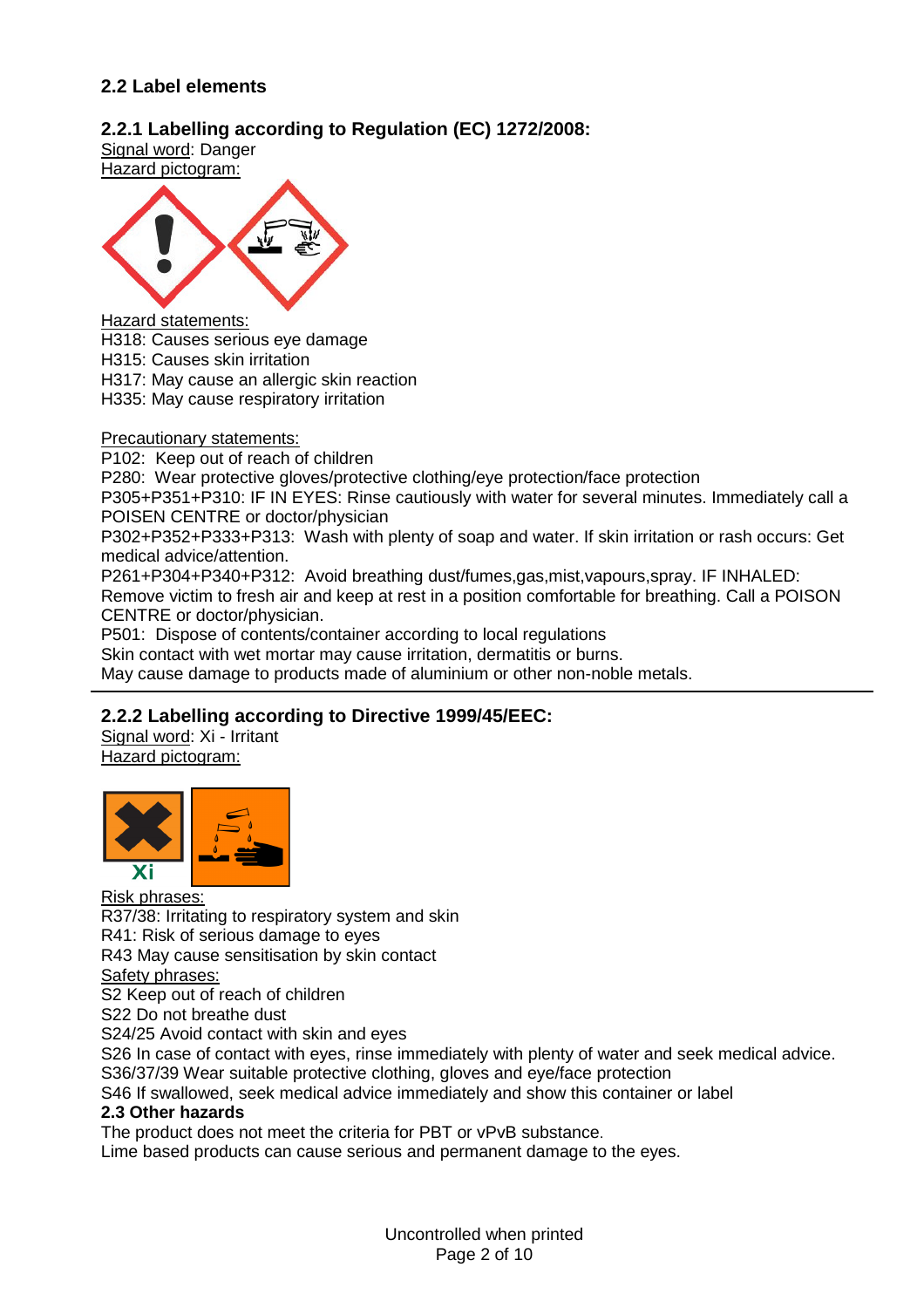# **SECTION 3: COMPOSITION / INFORMATION ON INGREDIENTS**

### **3.2 Mixtures:**

**Limelite Products** are cementitious based pre-blended and dry bagged. They generally comprise of variations in blends of ordinary and specialist cements, expanded perlite aggregate, limestone flour and hydrated lime, dried and graded fillers and fine aggregates and chemical modifiers to achieve specific properties.

**Limelite Easy-Bond -** is a controlled blend of sulphate resisting cement, ethylene/vinyl acetate redispersible co-polymer resin powder and water retention aids.

**Limelite High Impact Finishing Plaster -** is a controller blend of retarded hemi-hydrate gypsum plaster, hydrated lime and limestone flour with organic additives.

Water is added to all products prior to use generating an alkaline condition which is potentially hazardous.

| Ingredient                                       | %        | <b>Reach</b><br>Reg No. | <b>CAS No.</b>     | EC No.    | <b>CLP Hazard</b><br>Category                                                                                              | <b>Hazard Statements</b>                                                                                                                                                                   |
|--------------------------------------------------|----------|-------------------------|--------------------|-----------|----------------------------------------------------------------------------------------------------------------------------|--------------------------------------------------------------------------------------------------------------------------------------------------------------------------------------------|
| <b>Hydrated Lime</b><br>- Calcium<br>dihydroxide | $5 - 15$ | <b>TBA</b>              | 1305-62-<br>0      | 215-137-3 | $(1)$ STOT SE 3<br>(2) Skin irritation 2<br>(3) Serious eve<br>damage/eye<br>irritation 1                                  | $(1)$ H335 - May cause<br>respiratory irritation.<br>(2) H315 - Causes skin irritation<br>(3) H318 - Causes serious eye<br>damage                                                          |
| Ordinary<br>Portland<br>Cement<br>(OPC)          | $5 - 40$ | N/a                     | 65997-<br>$15 - 1$ | 266-043-4 | $(1)$ STOT SE 3<br>(2) Skin irritation 2<br>(3) Serious eye<br>damage/eye<br>irritation 1<br>$(4)$ Skin<br>sensitization 1 | $(1)$ H335 – May cause<br>respiratory irritation.<br>(2) H315 - Causes skin irritation<br>$(3)$ H318 – Causes serious eye<br>damage<br>$(4)$ H317 – May cause an<br>allergic skin reaction |

### Under CLP EC 1272/2008

#### Under DPD EC1999/45

| Ingredient                                       | %        | Reach<br>Reg No. | CAS No.            | EC No.    | Symbol        | <b>Risk Phrase</b>                                                                                                                                       |
|--------------------------------------------------|----------|------------------|--------------------|-----------|---------------|----------------------------------------------------------------------------------------------------------------------------------------------------------|
| <b>Hydrated Lime</b><br>- Calcium<br>dihydroxide | $5 - 15$ | <b>TBA</b>       | 1305-62-<br>0      | 215-137-3 | Xi - Irritant | $R37/38$ – Irritating to respiratory<br>system and skin<br>R41 – Risk of serious damage to<br>eyes                                                       |
| Ordinary<br>Portland<br>Cement<br>(OPC)          | $5 - 40$ | N/a              | 65997-<br>$15 - 1$ | 266-043-4 | Xi - Irritant | $R37/38$ – Irritating to respiratory<br>system and skin<br>$R41 - Risk$ of serious damage to<br>eyes<br>R43 - May cause sensitization<br>by skin contact |

# **SECTION 4: FIRST AID MEASURES**

### **4.1 Description of first aid measures:**

| 4.1.1 Routes of exposure; |                                                                                                                                                                                                                                                                                                                                                                                                                                                                                     |
|---------------------------|-------------------------------------------------------------------------------------------------------------------------------------------------------------------------------------------------------------------------------------------------------------------------------------------------------------------------------------------------------------------------------------------------------------------------------------------------------------------------------------|
| <b>Inhalation (dust)</b>  | Move to fresh air. Dust in throat and nasal passages should clear<br>spontaneously. Seek medical attention if irritation persists or later develops<br>or if discomfort, coughing or other symptoms persist                                                                                                                                                                                                                                                                         |
| Eye contact               | Lime based products can cause serious and permanent damage to the<br>eyes therefore speed is essential. Immediately wash eyes with plenty of<br>eyewash solution or running water, holding eyelids apart for 15 minutes. Do<br>not rub eyes in order to avoid possible cornea damage as a result of<br>mechanical stress. Always seek immediate further specialist medical/eye<br>specialist attention to check that all particles have been removed and<br>examine eye for damage. |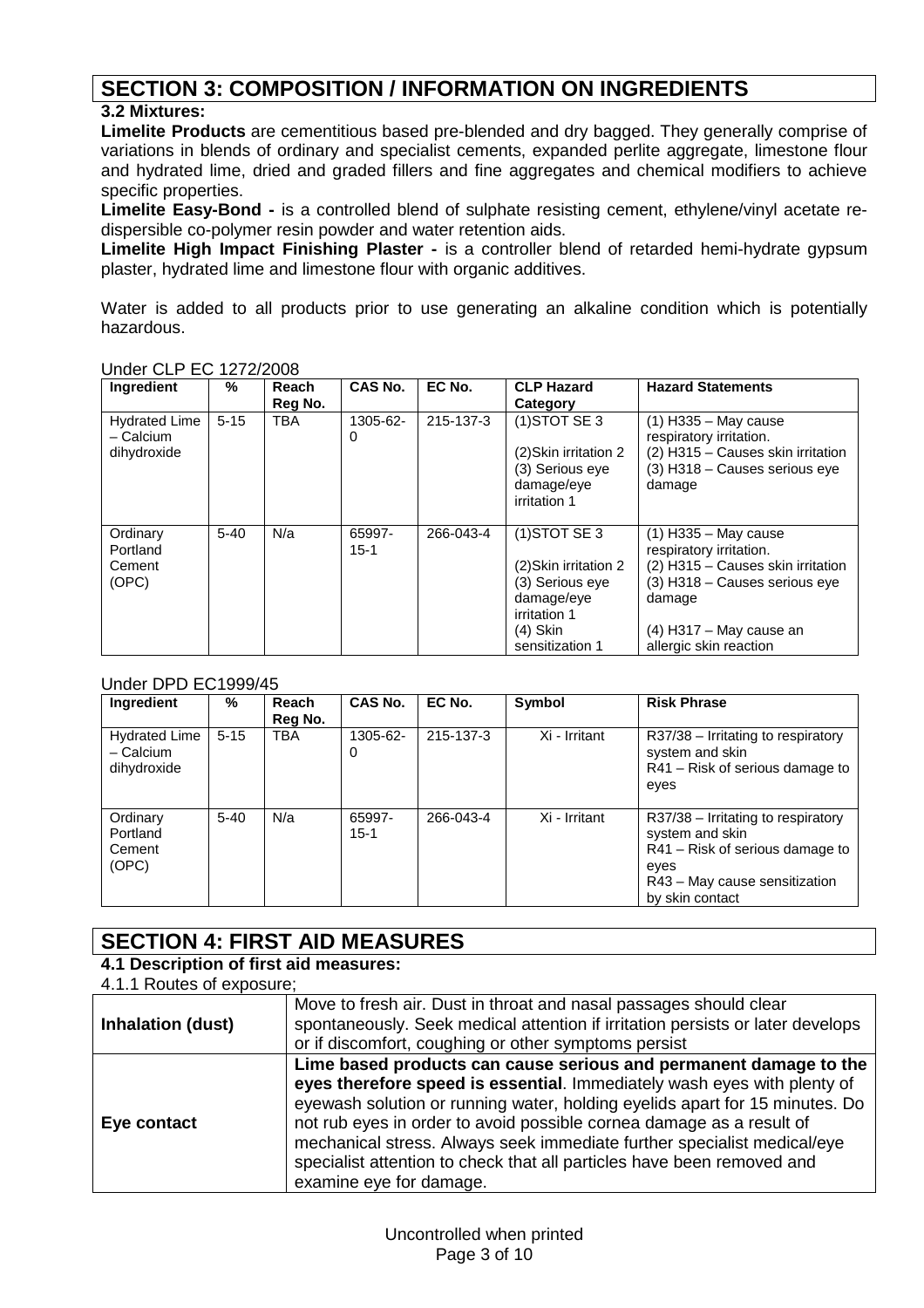| <b>Skin contact</b> | Remove affected clothing, footwear, watches, jewellery etc. Wash skin with<br>soap and water immediately. Wash contaminated clothing before re-use.<br>Seek medical attention if irritation occurs. |
|---------------------|-----------------------------------------------------------------------------------------------------------------------------------------------------------------------------------------------------|
| Ingestion           | Immediately rinse mouth and drink plenty of water. Do not induce vomiting.<br>Seek immediate medical advice if person becomes uncomfortable. Show<br>the container or label used.                   |

### **4.2 Most important symptoms and effects, both acute and delayed;**

Calcium dihydroxide is not acutely toxic via the oral, dermal, or inhalation route. The substance is classified as irritating to skin and the respiratory tract, and entails a risk of serious damage to the eye. There is no concern for adverse systemic effects because local effects (pH effect) are the major health hazard.

### **4.3 Indication of any immediate medical attention and special treatment needed;**

When contacting further medical advise. Show container, label or this SDS sheet.

### **SECTION 5: FIRE-FIGHTING MEASURES**

### **5.1 Extinguishing media:**

5.1.2 Suitable extinguishing media;

The product is not combustible. Use a dry powder, foam or  $CO<sub>2</sub>$  fire extinguisher to extinguish the surrounding fire. Use extinguishing measures that are appropriate to local circumstances and the surrounding environment.

5.1.3 Unsuitable extinguishing media;

None identified.

### **5.2 Special hazards arising from the substance or mixture:**

None identified

**5.3 Advice for fire fighters:**

None identified

### **SECTION 6: ACCIDENTAL RELEASE MEASURES**

### **6.1. Personal precautions, protective equipment and emergency procedures:**

6.1.1. For Non-emergency personnel;

Wear suitable protective equipment (see section 8).

#### 6.1.2 For emergency responders; N/a

### **6.2 Environmental precautions:**

Do not wash product down sewage and drainage systems or into bodies of water (e.g. streams).

### **6.3 Methods and material for containment and cleaning up:**

#### **Dry product;**

Use cleanup methods such as vacuum cleaning-up or vacuum extraction fitted with EPA/HEPA air filters which do not cause airborne dispersion. Never use compressed air.

Alternatively, wipe-up the dust by mopping, wet brushing or by using water spray or hoses (fine mist to avoid duct becoming airborne) and remove slurry.

If not possible, remove by slurrying with water (see wet product).

If only dry cleaning by brushing can be done, ensure all appropriate personel wear correct PPE including dust mask and eye protection at all times (see section 8).

Avoid inhalation of dust and place in a container and dispose of as detailed in section 13.

### **Wet product:**

Clean up wet material and place in container or controlled location. Allow material to dry and solidify before disposal as detailed in section 13.

#### **6.4 Reference to other sections:**

For more information on exposure controls/personal protection or disposal considerations, please check section 8 and 13 and the Appendix of this safety data sheet.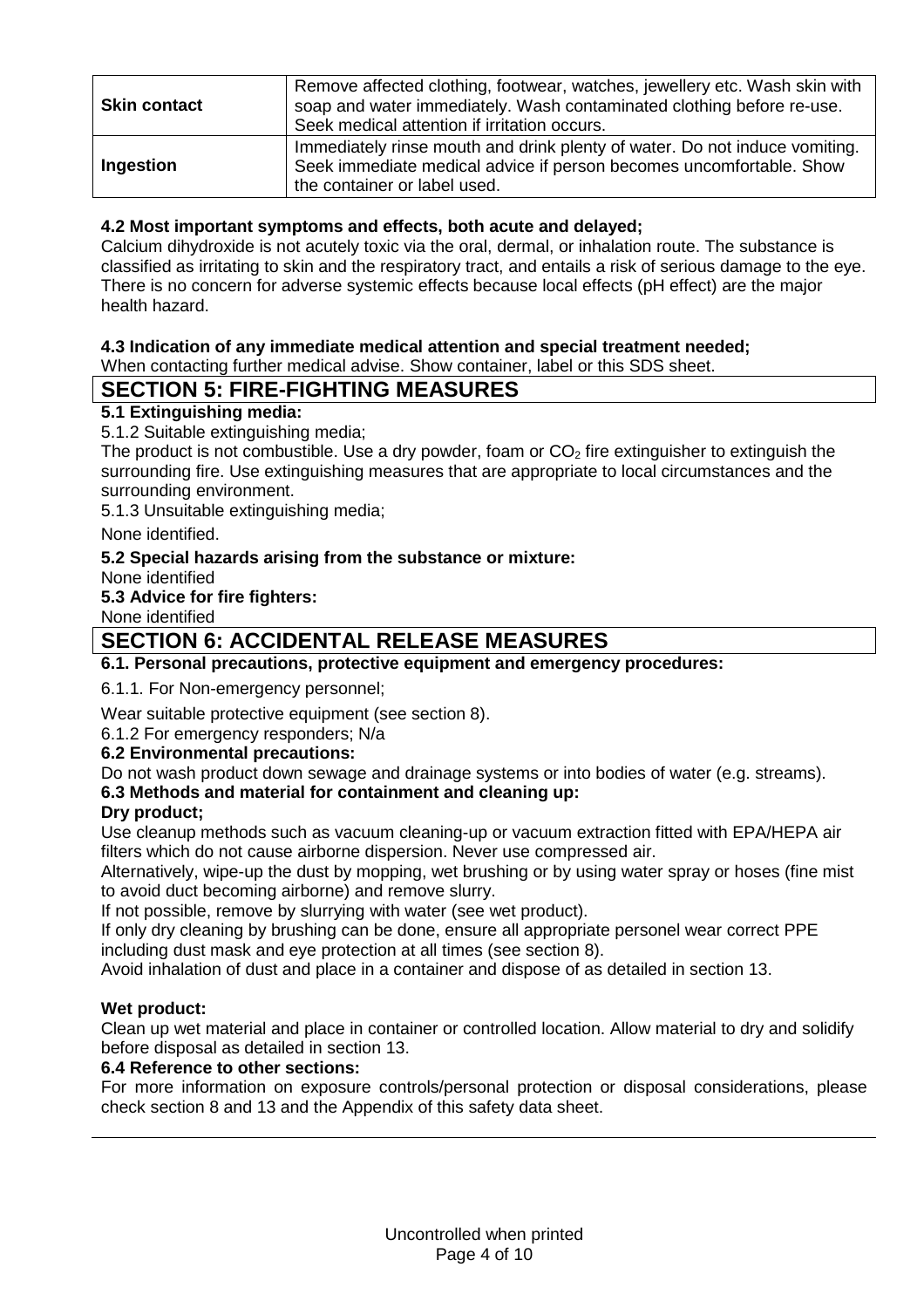# **SECTION 7: HANDLING AND STORAGE**

### **7.1 Precautions for safe handling:**

7.1.1 Protective Measures;

Avoid contact with skin and eyes. Wear protective equipment (refer to section 8 of this safety data sheet). Do not wear contact lenses when handling this product. It is also advisable to have individual pocket eyewash. Keep dust levels to a minimum. Minimise dust generation. Enclose dust sources, use exhaust ventilation (dust collector at handling points). Handling systems should preferably be enclosed. When handling bags usual precautions should be paid to the risks outlined in the Council Directive 90/269/EEC.

7.1.2 Advice on general occupational hygiene;

Avoid inhalation or ingestion and contact with skin and eyes. General occupational hygiene measures are required to ensure safe handling of the substance. These measures involve good personal and housekeeping practices (i.e. regular cleaning with suitable cleaning devices), no drinking, eating and smoking at the workplace. Shower and change clothes at end of work shift. Do not wear contaminated

clothing at home.

### **7.2 Conditions for safe storage, including any incompatibilities:**

The substance should be stored under dry conditions. Any contact with air and moisture should be avoided. Bulk storage should be in purpose–designed silos. Keep away from acids, significant quantities of paper, straw, and nitro compounds. Keep out of reach of children. Do not use aluminium for transport or storage if there is a risk of contact with water.

### **7.3 Specific end use(s):**

No additional information for the specific end users.

# **SECTION 8: EXPOSURE CONTROLS / PERSONAL PROTECTION**

### **8.1 Control parameters:**

SCOEL recommendation (SCOEL/SUM/137 February 2008; see Section 16.6): Occupational Exposure Limit (OEL), 8 h TWA: 1 mg/m<sup>3</sup> respirable dust of calcium dihydroxide Short-term exposure limit (STEL), 15 min: 4 mg/m<sup>3</sup> respirable dust of calcium dihydroxide PNEC aqua = 490 μg/l PNEC soil/groundwater = 1080

The following Workplace Exposure Limits (WEL's) for airborne dust are given in HSE Guidance Note EH40:

| Total dust -      | W.E.L. $10\,\text{mg/m}^3$ | 8 Hrs T.W.A. |
|-------------------|----------------------------|--------------|
| Respirable dust - | W.E.L. $4mg/m3$            | 8 Hrs T.W.A  |

W.E.L. = Workplace Exposure Limit

T.W.A. = Time Weighted Average

### **8.2 Exposure controls:**

8.2.1 Appropriate engineering controls;

Measures to reduce generation of dust and to avoid dust propagating in the environment such as regular housekeeping, exhaust ventilation and dry clean-up methods which do not cause airborne dispersion.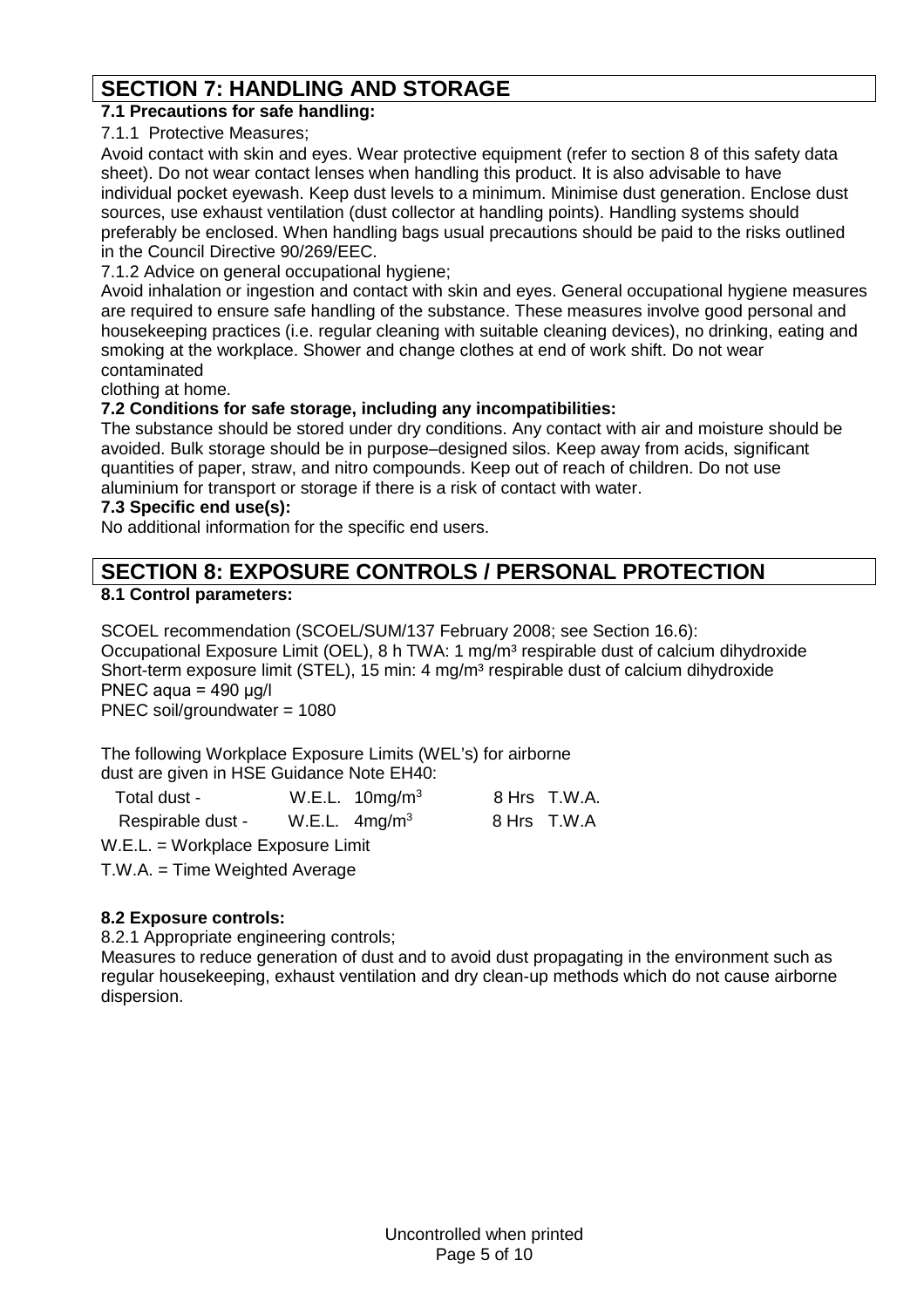### **8.2.2: Individual protection measures, such as personal protective equipment:**

|                                                              |                     | o.z.z. murviduai protection measures, such as personal protective equipment.                                           |  |
|--------------------------------------------------------------|---------------------|------------------------------------------------------------------------------------------------------------------------|--|
| 8.2.2.1: Eye/face protection                                 |                     | Lime based products can cause serious and permanent                                                                    |  |
|                                                              |                     | damage to the eyes.                                                                                                    |  |
|                                                              |                     | Do not wear contact lenses. For powders,                                                                               |  |
|                                                              |                     | tight fitting goggles with side shields, or wide                                                                       |  |
|                                                              |                     | vision full goggles. It is also advisable to have                                                                      |  |
|                                                              |                     | individual pocket eyewash.                                                                                             |  |
| 8.2.2.2: Skin protection                                     |                     | Overalls and/or long-sleeved jackets and full length                                                                   |  |
|                                                              |                     | trousers should be worn to protect skin from contact with                                                              |  |
|                                                              |                     | wet products. Outer clothing should be waterproof if                                                                   |  |
|                                                              |                     | contact with wet product is likely. Wear impermeable                                                                   |  |
|                                                              |                     | boots to protect feet. Safety wellington boots should be<br>worn if working with wet product, with waterproof trousers |  |
|                                                              |                     | pulled over them to help prevent product entering the                                                                  |  |
|                                                              |                     | boots. If the product saturates clothing, or enters gloves or                                                          |  |
|                                                              |                     | boots, remove the articles immediately and wash before                                                                 |  |
|                                                              |                     | wearing again.                                                                                                         |  |
| 8.2.3.3: Respiratory                                         |                     | When a person is potentially exposed to dust levels above                                                              |  |
| protection                                                   |                     | exposure limits, an appropriate respirator must be used                                                                |  |
|                                                              |                     | dependant on expected exposure levels.                                                                                 |  |
|                                                              |                     |                                                                                                                        |  |
| 8.2.2.4: Thermal Hazards                                     |                     | The substance does not represent a thermal hazard, thus                                                                |  |
|                                                              |                     | special consideration is not required.                                                                                 |  |
|                                                              |                     |                                                                                                                        |  |
| 8.2.3: Environmental                                         |                     | All ventilation systems should be filtered before discharge                                                            |  |
| <b>Exposure Control</b>                                      |                     | to                                                                                                                     |  |
|                                                              |                     | Control atmosphere.<br>Avoid releasing to the environment.                                                             |  |
|                                                              |                     | Contain the spillage. Any large spillage into watercourses                                                             |  |
|                                                              |                     | must                                                                                                                   |  |
|                                                              |                     | be alerted to the regulatory authority responsible for                                                                 |  |
|                                                              |                     | Environmental protection or other regulatory body.                                                                     |  |
|                                                              |                     | <b>SECTION 9: PHYSICAL AND CHEMICAL PROPERTIES</b>                                                                     |  |
| 9.1.1 Information on basic physical and chemical properties: |                     |                                                                                                                        |  |
| Appearance:                                                  |                     | <b>Grey or Pink Powder</b>                                                                                             |  |
| Odour:                                                       | None                |                                                                                                                        |  |
| Odour threshold:                                             | N/a                 |                                                                                                                        |  |
| pH:                                                          |                     | 12.4 (saturated solution at 20°C in water)                                                                             |  |
| Melting point:                                               |                     | >450 °C (study result, EU A.1 method)                                                                                  |  |
| Boiling point:                                               | N/a                 |                                                                                                                        |  |
| Flash point:                                                 | N/a                 |                                                                                                                        |  |
| Evaporation rate:                                            | N/a                 |                                                                                                                        |  |
| Flammability:                                                | Non flammable       |                                                                                                                        |  |
| Explosive limits:                                            | Non explosive       |                                                                                                                        |  |
| Vapour pressure:                                             | N/a                 |                                                                                                                        |  |
| Vapour density:                                              | 0 at $20^{\circ}$ C |                                                                                                                        |  |
| Relative density:                                            | 3.0 (typical)       |                                                                                                                        |  |
| Solubility in water:                                         |                     | Some components sparingly soluble                                                                                      |  |
| Partition coefficient:                                       | N/a                 |                                                                                                                        |  |
| Auto ignition temperature:                                   | N/a                 |                                                                                                                        |  |
| Decomposition temperature:                                   | N/a                 |                                                                                                                        |  |
| Viscosity:                                                   | N/a                 |                                                                                                                        |  |

Oxidising properties: No oxidising properties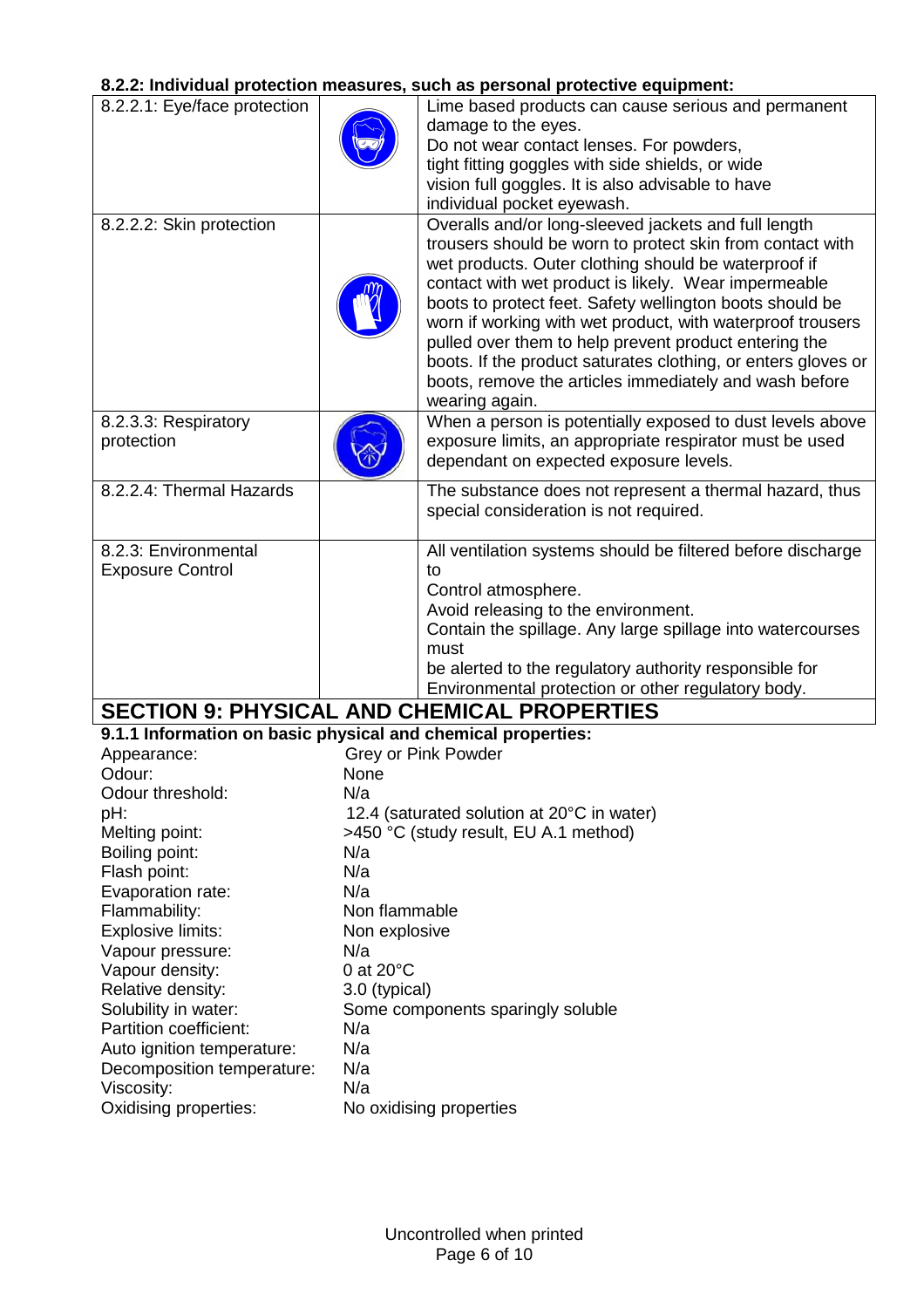# **SECTION 10: STABILITY AND REACTIVITY**

### **10.1 Reactivity:**

In aqueous media Ca(OH)2 dissociates resulting in the formation of calcium cations and hydroxyl anions (when below the limit of water solubility).

### **10.2 Chemical Stability:**

Stable product under recommended storage and handling conditions.

### **10.3 Possibility of hazardous reactions:**

Calcium dihydroxide reacts exothermically with acids. When heated above 580 °C, calcium dihydroxide decomposes to produce calcium oxide (CaO) and water (H2O): Ca(OH)2\_CaO + H2O. Calcium oxide reacts with water and generates heat. This may cause risk to flammable material.

### **10.4 Conditions to avoid:**

Dry Products – avoid humid conditions which may cause lump formation and loss of product quality. **10.5 Incompatible Materials:**

Calcium dihydroxide reacts exothermically with acids to form salts. Calcium dihydroxide reacts with aluminium and brass in the presence of moisture leading to the production of hydrogen.  $Ca(OH)2 + 2 Al + 6 H2O$   $Ca[Al(OH)4]2 + 3 H2$ 

# **10.6 Hazardous Decomposition Products:**

Further information: Calcium dihydroxide reacts with carbon dioxide to form calcium carbonate, which is a common material in nature.

| <b>SECTION 11. TOXICOLOGICAL INFORMATION</b> |                                                                                                                                                        |  |  |  |
|----------------------------------------------|--------------------------------------------------------------------------------------------------------------------------------------------------------|--|--|--|
| 11.1.1 Information on toxicological effects  |                                                                                                                                                        |  |  |  |
| <b>Toxicity endpoints</b>                    | Outcome of the effects assessment                                                                                                                      |  |  |  |
| Acute toxicity                               | Calcium dihydroxide is not acutely toxic.                                                                                                              |  |  |  |
|                                              | Oral LD50> 2000 mg/kg bw (OECD 425, rat)                                                                                                               |  |  |  |
|                                              | Dermal LD50> 2500 mg/kg bw (OECD 402, rabbit)                                                                                                          |  |  |  |
|                                              | Inhalation no data available                                                                                                                           |  |  |  |
|                                              | Classification for acute toxicity is not warranted.                                                                                                    |  |  |  |
| <b>Skin</b>                                  | Calcium dihydroxide is irritating to skin (in vivo, rabbit). Based on                                                                                  |  |  |  |
| corrosion/irritation                         | experimental results, calcium dihydroxide requires classification as irritating                                                                        |  |  |  |
|                                              | to skin [R38, irritating to skin; Skin Irrit 2 (H315 - Causes skin irritation)].                                                                       |  |  |  |
| Serious eye                                  | Calcium dihydroxide entails a risk of serious damage to the eye                                                                                        |  |  |  |
| damage/irritation                            | corrosion (eye irritation studies (in vivo, rabbit). Based on experimental                                                                             |  |  |  |
|                                              | results, calcium                                                                                                                                       |  |  |  |
|                                              | dihydroxide requires classification as severely irritating to the eye [R41, Risk]<br>of serious damage to eye; Eye Damage 1 (H318 - Causes serious eye |  |  |  |
|                                              | Damage).                                                                                                                                               |  |  |  |
| Respiratory or skin                          | Cement - some individuals may develop eczema upon exposure by either                                                                                   |  |  |  |
| sensitisation                                | the high pH which induces irritant contact dermatitis after prolonged contact,                                                                         |  |  |  |
|                                              | or by an immunological reaction to soluble Cr(VI) which elicits allergic                                                                               |  |  |  |
|                                              | contact dermatitis.                                                                                                                                    |  |  |  |
|                                              | The response may appear in a variety of forms ranging from a mild rash to                                                                              |  |  |  |
|                                              | severe dermatitis.                                                                                                                                     |  |  |  |
|                                              | If the cement contains a soluble Cr (VI) reducing agent and as long as the                                                                             |  |  |  |
|                                              | period of effectiveness of the agent is not exceeded, a sensitising effect is                                                                          |  |  |  |
|                                              | not expected.                                                                                                                                          |  |  |  |
|                                              | There is no indication of sensitisation of the respiratory system                                                                                      |  |  |  |
|                                              | Calcium dihydroxide is considered not to be a skin sensitizer.                                                                                         |  |  |  |
| Repeated dose                                | Based on available data, the classification criteria are not met                                                                                       |  |  |  |
| toxicity                                     |                                                                                                                                                        |  |  |  |
| Germ cell                                    | Based on available data, the classification criteria are not met                                                                                       |  |  |  |
| mutagenicity                                 |                                                                                                                                                        |  |  |  |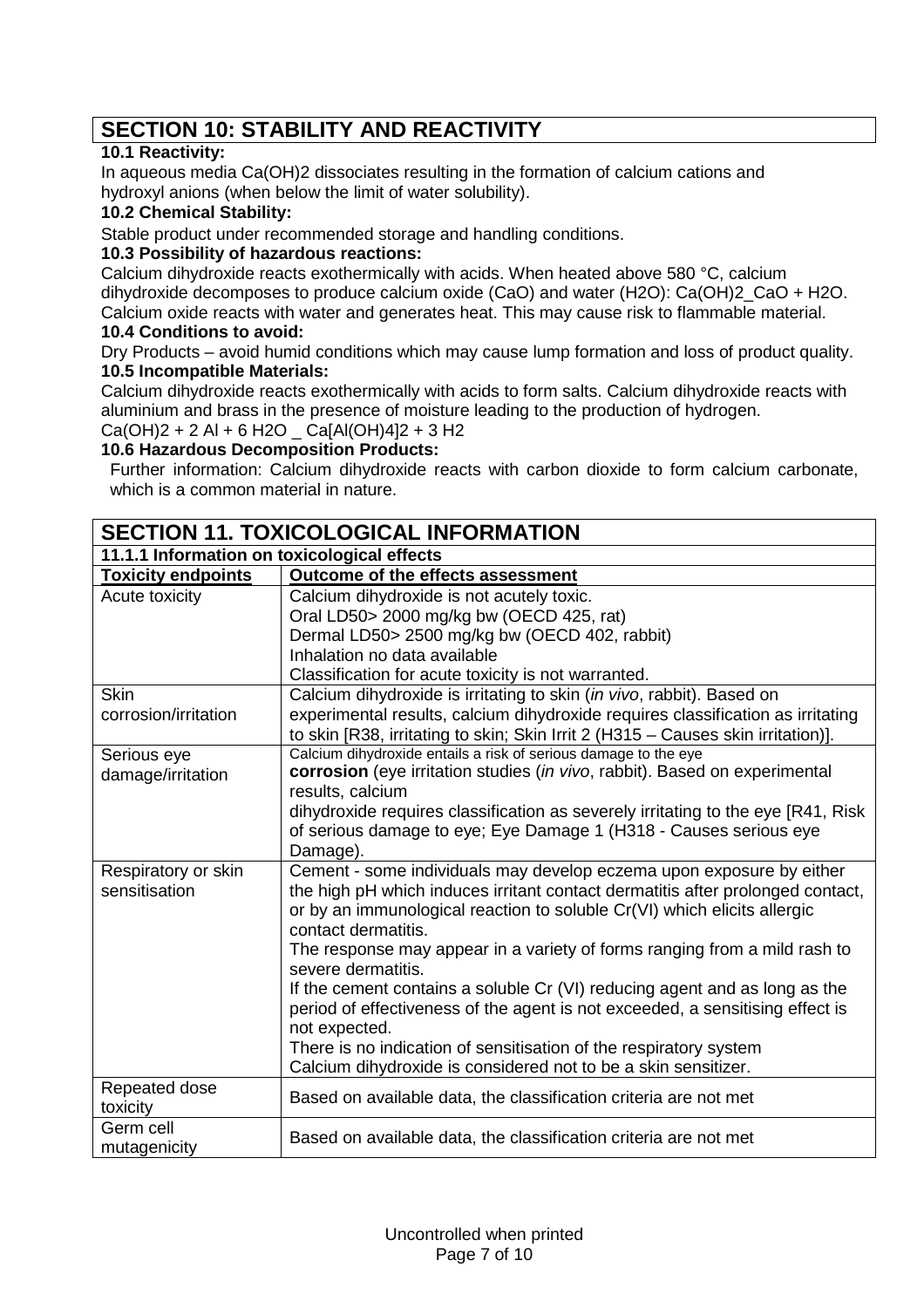| Carcinogenicity                     | Calcium (administered as Ca-lactate) is not carcinogenic (experimental<br>result, (rat).<br>The pH effect of calcium dihydroxide does not give rise to a carcinogenic<br>risk.<br>Human epidemiological data support lack of any carcinogenic potential of<br>calcium dihydroxide. Classification for carcinogenicity is not warranted.                                                                                                                                                                                                                                                                                                                                                                                                                                                                                             |
|-------------------------------------|-------------------------------------------------------------------------------------------------------------------------------------------------------------------------------------------------------------------------------------------------------------------------------------------------------------------------------------------------------------------------------------------------------------------------------------------------------------------------------------------------------------------------------------------------------------------------------------------------------------------------------------------------------------------------------------------------------------------------------------------------------------------------------------------------------------------------------------|
| <b>Toxicity for</b><br>reproduction | Based on available data, the classification criteria are not met                                                                                                                                                                                                                                                                                                                                                                                                                                                                                                                                                                                                                                                                                                                                                                    |
| STOT - single<br>exposure           | Dust exposure may irritate the throat and respiratory tract. Coughing,<br>sneezing, and shortness of breath may occur following exposures in excess<br>of occupational exposure limits. As summarised and evaluated in the<br>SCOEL recommendation (Anonymous, 2008), based on human data<br>calcium dihydroxide is classified as irritating to the respiratory system [R37,<br>Irritating to respiratory system; STOT SE 3 (H335 - May cause respiratory<br>irritation).                                                                                                                                                                                                                                                                                                                                                           |
| STOT - repeated<br>exposure         | Toxicity of calcium via the oral route is addressed by upper intake levels<br>(UL) for adults determined by the Scientific Committee on Food (SCF),<br>being UL = 2500 mg/d, corresponding to 36 mg/kg bw/d (70 kg person) for<br>calcium.<br>Toxicity of Ca(OH)2 via the dermal route is not considered as relevant in<br>view of the anticipated insignificant absorption through skin and due to local<br>irritation as the primary health effect (pH shift).<br>Toxicity of Ca(OH)2 via inhalation (local effect, irritation of mucous<br>membranes) is addressed by an 8-h TWA determined by the Scientific<br>Committee on Occupational Exposure Limits (SCOEL) of 1 mg/m <sup>3</sup> respirable<br>dust (see Section 8.1).<br>Therefore, classification of Ca(OH)2 for toxicity upon prolonged exposure is<br>not required. |
| Aspiration hazard                   | Calcium hydroxide is not known to present an aspiration hazard.                                                                                                                                                                                                                                                                                                                                                                                                                                                                                                                                                                                                                                                                                                                                                                     |

### **Information on likely routes of exposure:**

Contact with skin, eyes, ingestion and dust inhalation

#### **Symptoms relating to the physical, chemical and toxicological characteristics:**

Dust exposure may irritate the throat and respiratory tract. Coughing, sneezing, and shortness of breath may occur following exposures in excess of occupational exposure limits.

When in contact with wet skin may cause thickening, cracking or fissuring on the skin. Prolonged contact in combination with abrasion risk of severe burns.

Lime based products are severely irritating to the eyes and can cause serious permanent damage. Direct contact may cause corneal damage by mechanical stress, immediate or delayed irritation or inflammation. Direct contact will cause effects ranging from moderate irritation to chemical burns and blindness.

Long term exposure to dust can lead to the lung disease.

**Delayed and immediate effects as well as chronic effects from short and long-term exposure:** Delay in treating eye contact can lead to serious and permanent eye damage.

# **SECTION 12: ECOLOGICAL INFORMATION**

### **12.1 Toxicity:**

Acute pH effect. Although this product is useful to correct water acidity, an excess of more than 1 g/l may be harmful to aquatic life. pH value of > 12 will rapidly decrease as result of dilution and carbonation.

### **12.2 Persistence and Degradability:**

Not relevant as this product is an inorganic material. After hardening, it presents no toxicity risks. **12.3 Bioaccumulative potential:**

Not relevant as this product is an inorganic material. After hardening, it presents no toxicity risks. **12.4 Mobility in Soils:**

Not relevant as this product is an inorganic material. After hardening, it presents no toxicity risks.

Uncontrolled when printed Page 8 of 10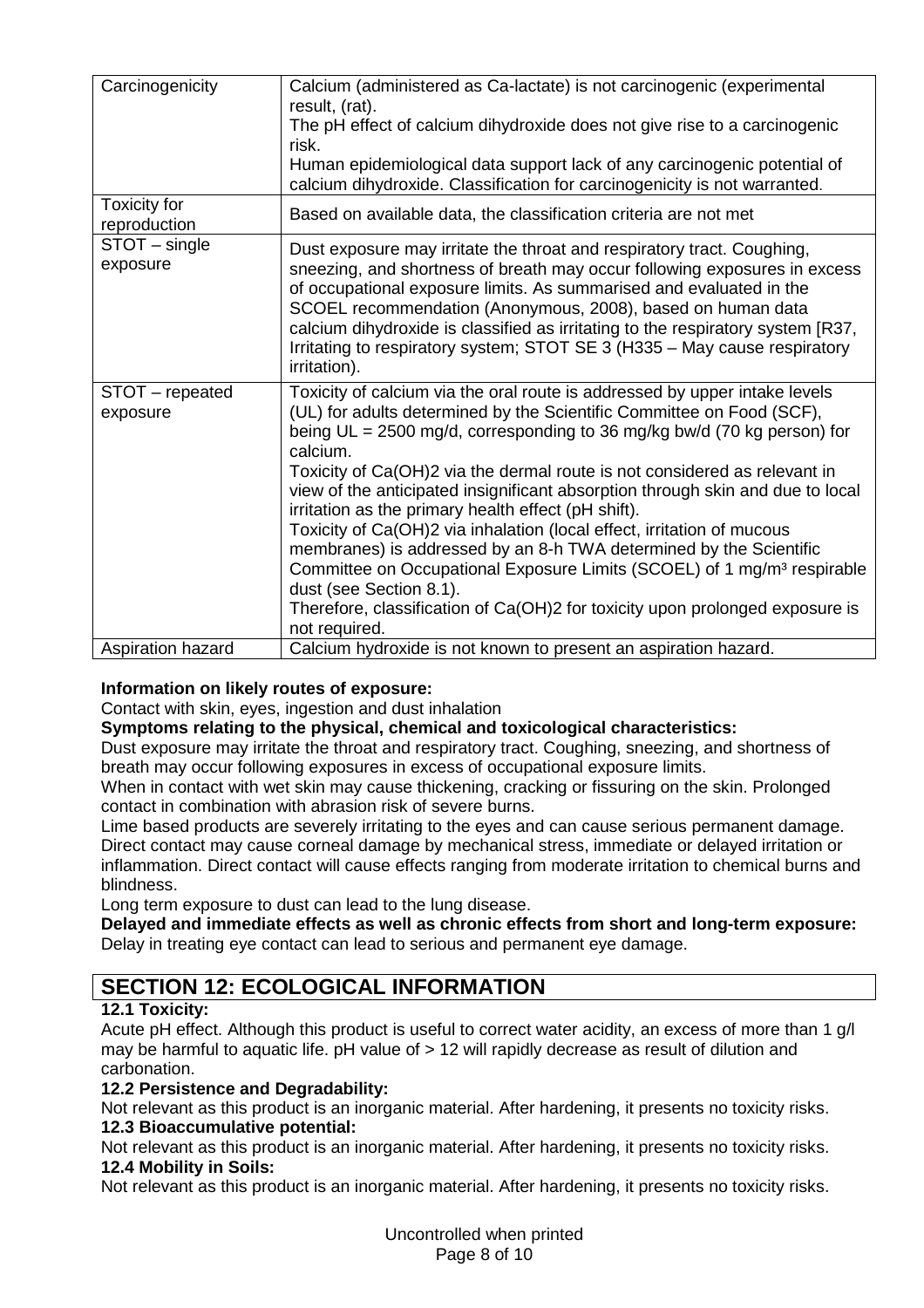### **12.5 Results of PBT and vPvB assessment:**

Not relevant as this product is an inorganic material. After hardening, it presents no toxicity risks. **12.6 Other adverse effects:**

No other adverse effects are identified.

### **SECTION 13: DISPOSAL CONSIDERATIONS**

### **13.1 Waste treatment methods:**

### **Product – unused residue or dry spillage;**

Pick up dry unused residue or dry spillage as is (refer to Section 6). Mark up containers. Possibly reuse depending upon shelf life considerations and the requirements to avoid dust exposure. In case of disposal, harden with water and dispose of as below.

#### **Product – slurries;**

Allow to harden, avoid entry in sewerage and drainage systems or into bodies of water. Dispose of as solid waste. This is not classed as a dangerous waste.

LoW/EWC entries; 16 03 04 - inorganic wastes containing no dangerous substances.

17 01 01 - construction and demolition wastes – concrete.

### **Packaging;**

Completely empty, clean packaging to be disposed in accordance with local legislation.

LoW/EWC entry: 15 01 01 - waste paper and cardboard packaging (clean)

15 01 02 - plastic packaging (clean)

If packaging is contaminated;

20 03 01 – mixed municipal waste

# **SECTION 14: TRANSPORT INFORMATION**

These products are not classified as hazardous for transport. No special precautions are needed apart from those mentioned under Section 8.

14.1 UN number – not relevant

14.2 UN proper shipping name – not relevant

14.3 Transport hazard class(es) – not relevant

14.4 Packing group – not relevant

14.5 Environmental hazards - not relevant

14.6 Special precautions for user - not relevant

14.7 Transport in bulk according to Annex II of MARPOL73/78 and the IBC Code - not relevant

### **SECTION 15: Regulatory information**

**15.1 Safety, health and environmental regulations/legislation specific for the substance:** Workplace Exposure Limits – HSE Guidance note EH40.

Control of Substances Hazardous to Health latest Regulations.

SCOEL recommendation (SCOEL/SUM/137 February 2008; see Section 16.6):

#### **15.2 Chemical Safety Assessment:**

A chemical safety assessment has not been carried out for this substance.

### **SECTION 16: OTHER INFORMATION**

### **16.1 Hazard Statements:**

H318: Causes serious eye damage

H315: Causes skin irritation

H335: May cause respiratory irritation